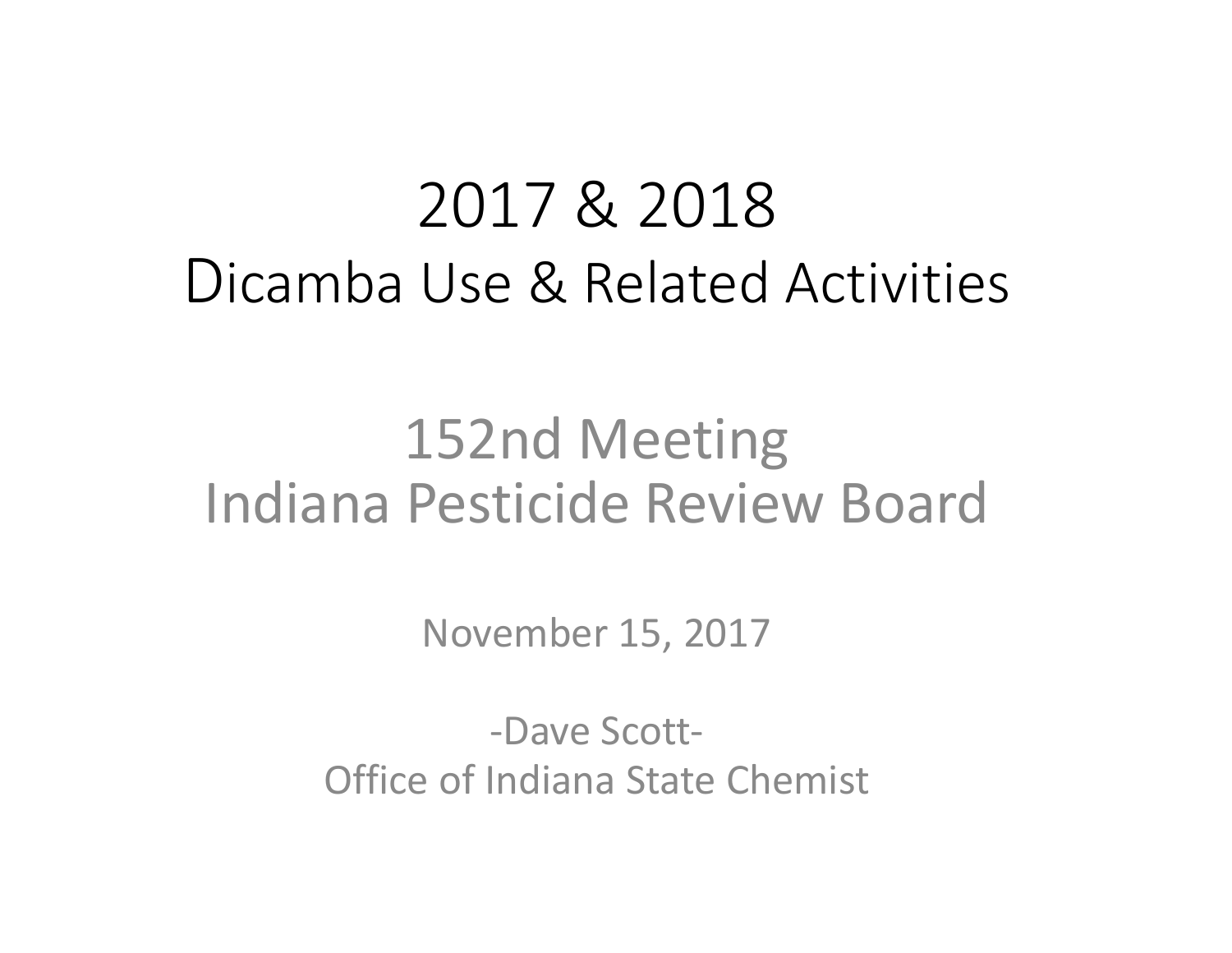# Indiana Dicamba Regulation

- 2007…IPRB began studying new 2,4‐D & dicamba tolerant crop technologies & potential for non‐target impacts from widespread use.
- 2016…Monsanto introduced DT soybeans into marketplace.
- 2016… Some applicators misused old dicamba formulations resulting in hundreds of off‐target damage complaints.
- November 30,2016…IPRB voted to initiate RUP rule making process for all ag use dicamba products (old forms. & new).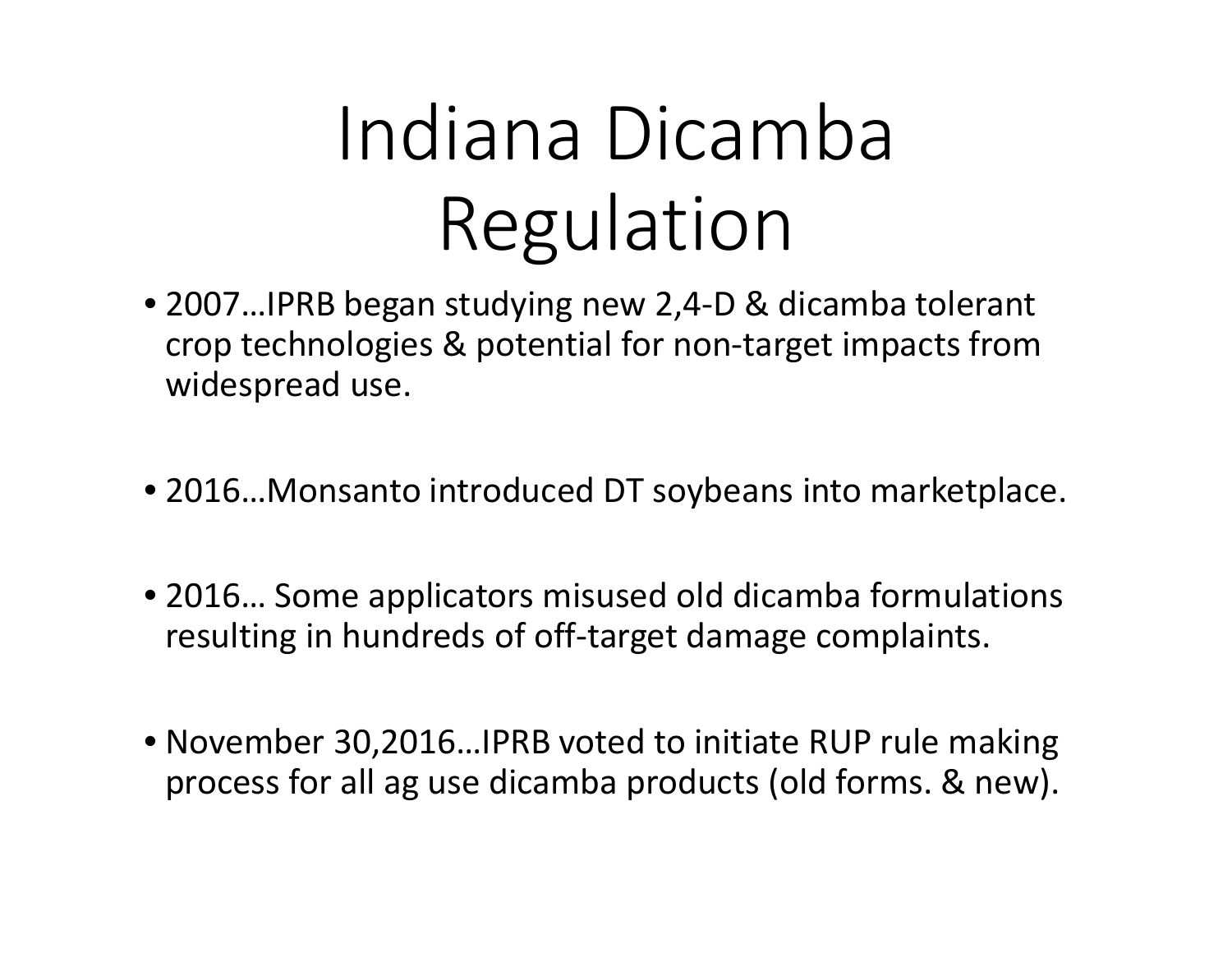# Indiana Dicamba Regulation

- Dec. 2016….EPA registered Xtendimax, Engenia, & FeXapan.
- May‐July, 2017…dicamba off‐target movement complaint #s exploded nationally, including 129 in Indiana.
- Aug. 30, 2017...IPRB voted to make <u>all</u> ag dicamba state RUP.
- Sept. 2017…SLAs & weed scientists submit comments to EPA on potential label fixes to the 2017 problem.
- Oct. 2017…EPA classified new formulations as RUPs.
- Nov. 4, 2017...IPRB final RUP rule for <u>all</u> ag dicamba effective.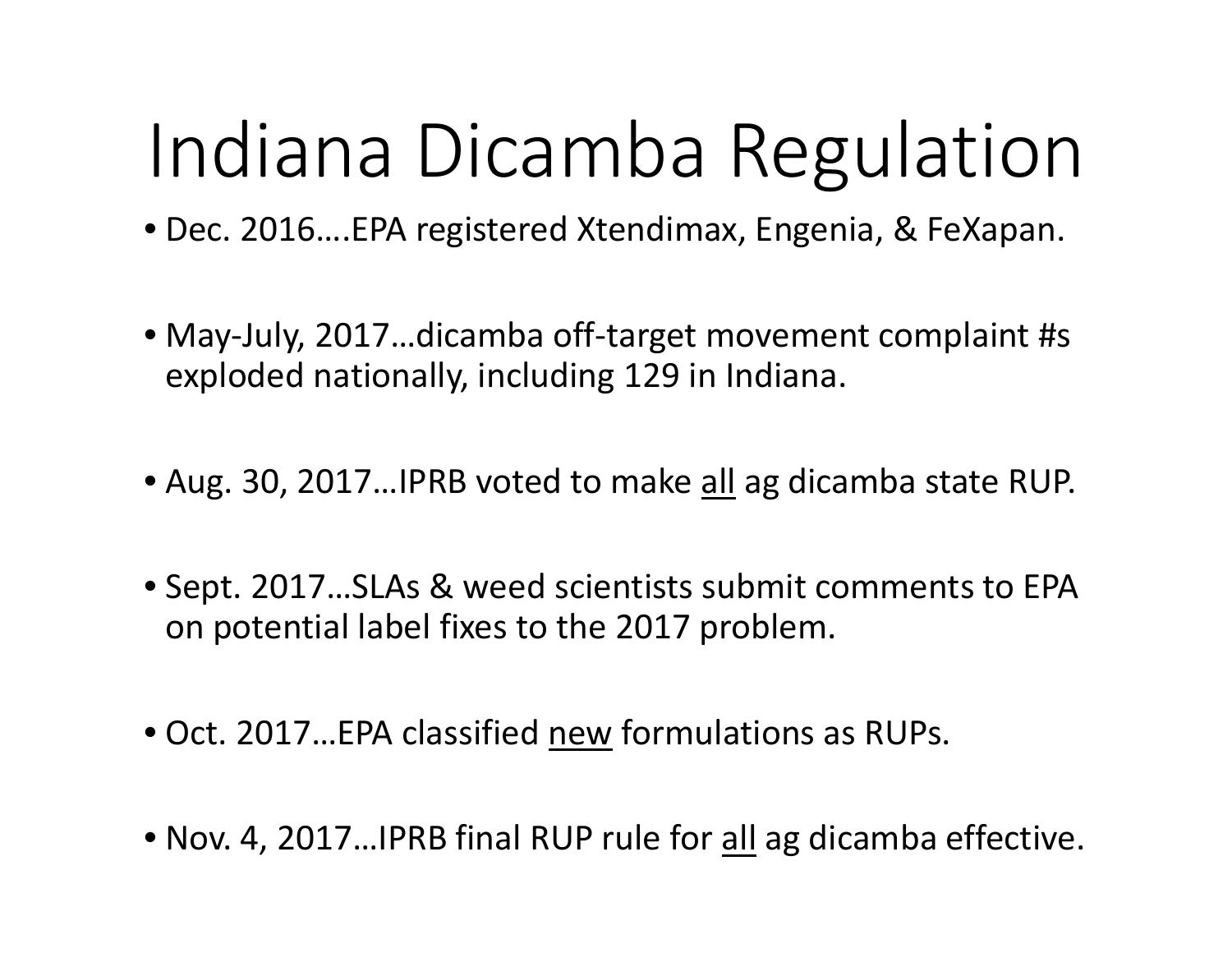## **Official Dicamba‐related Injury Investigations as Reported by State Departments of Agriculture (\*as of October 15, 2017)**

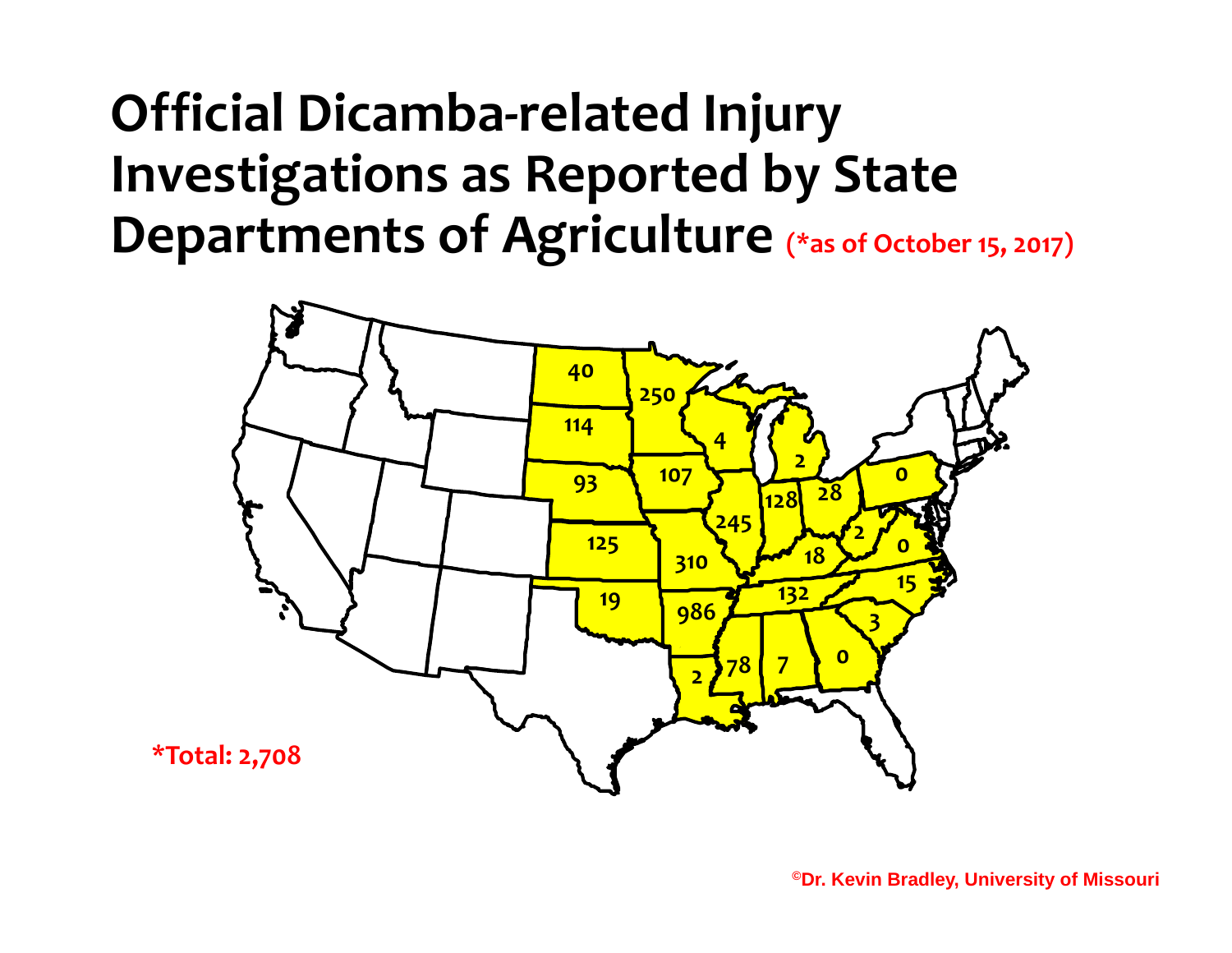#### Recent Drift & Dicamba Data for Indiana

| Year | <b>Total Drift</b> | "Dicamba" |
|------|--------------------|-----------|
| 2013 | 92                 | 3         |
| 2014 | 83                 | 5         |
| 2015 | 81                 | 8         |
| 2016 | 74                 | 3         |
| 2017 | 257                | 129       |

• As of October 27, 2017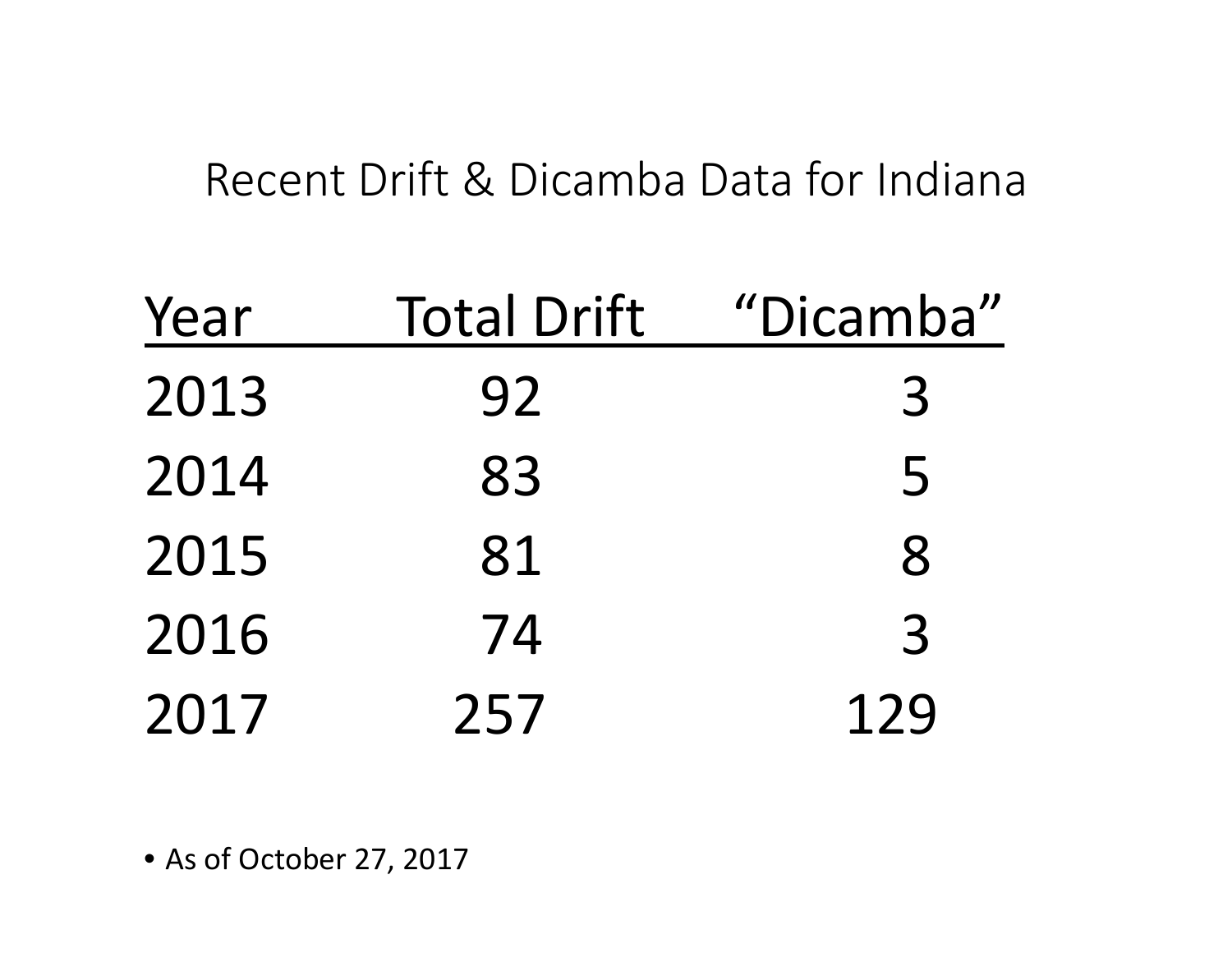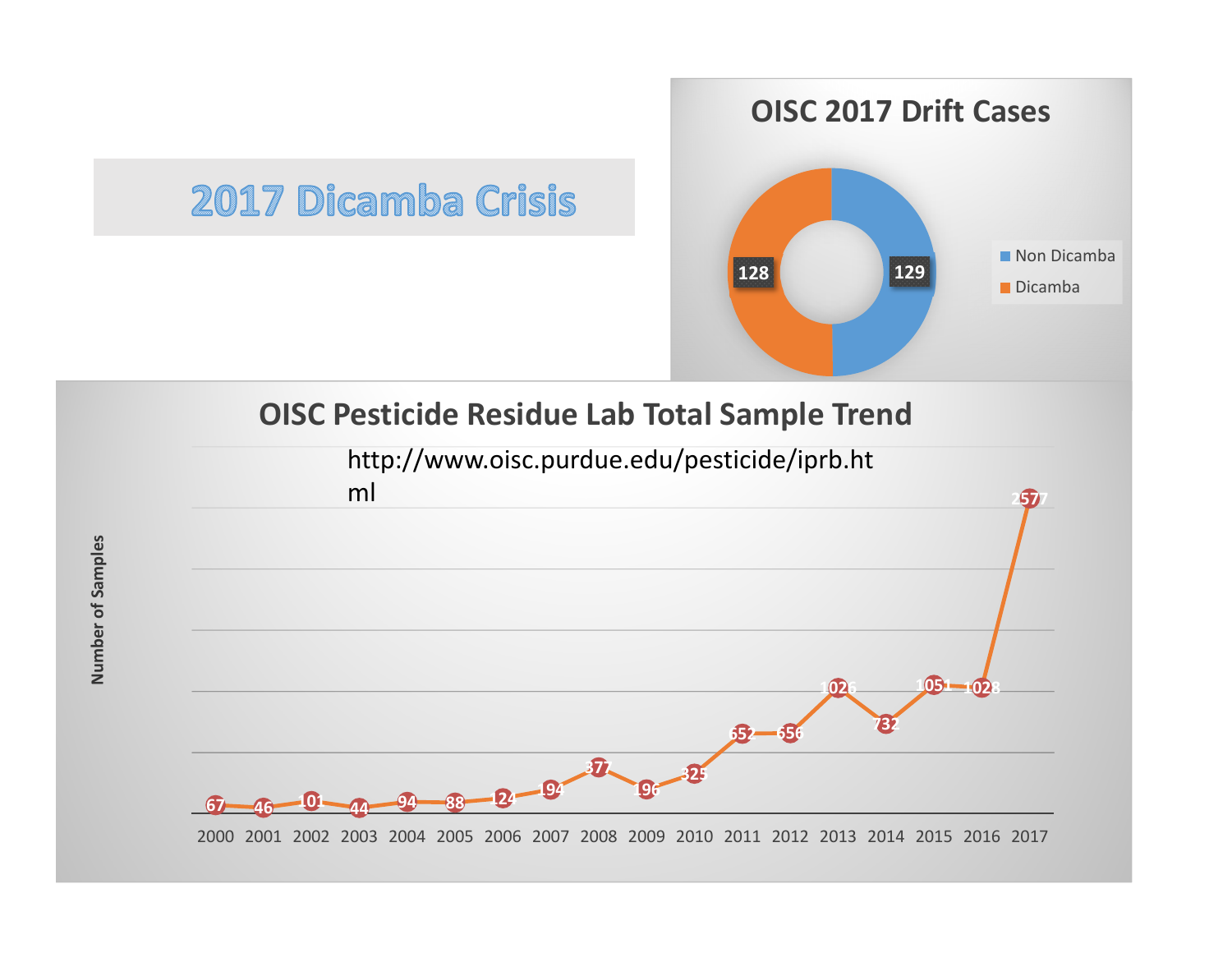

ر<br>تاريخ<br>م

2017 Plant Samples Submitted to PPDL for Dicamba Symptomology Checks [as of 08/14/17]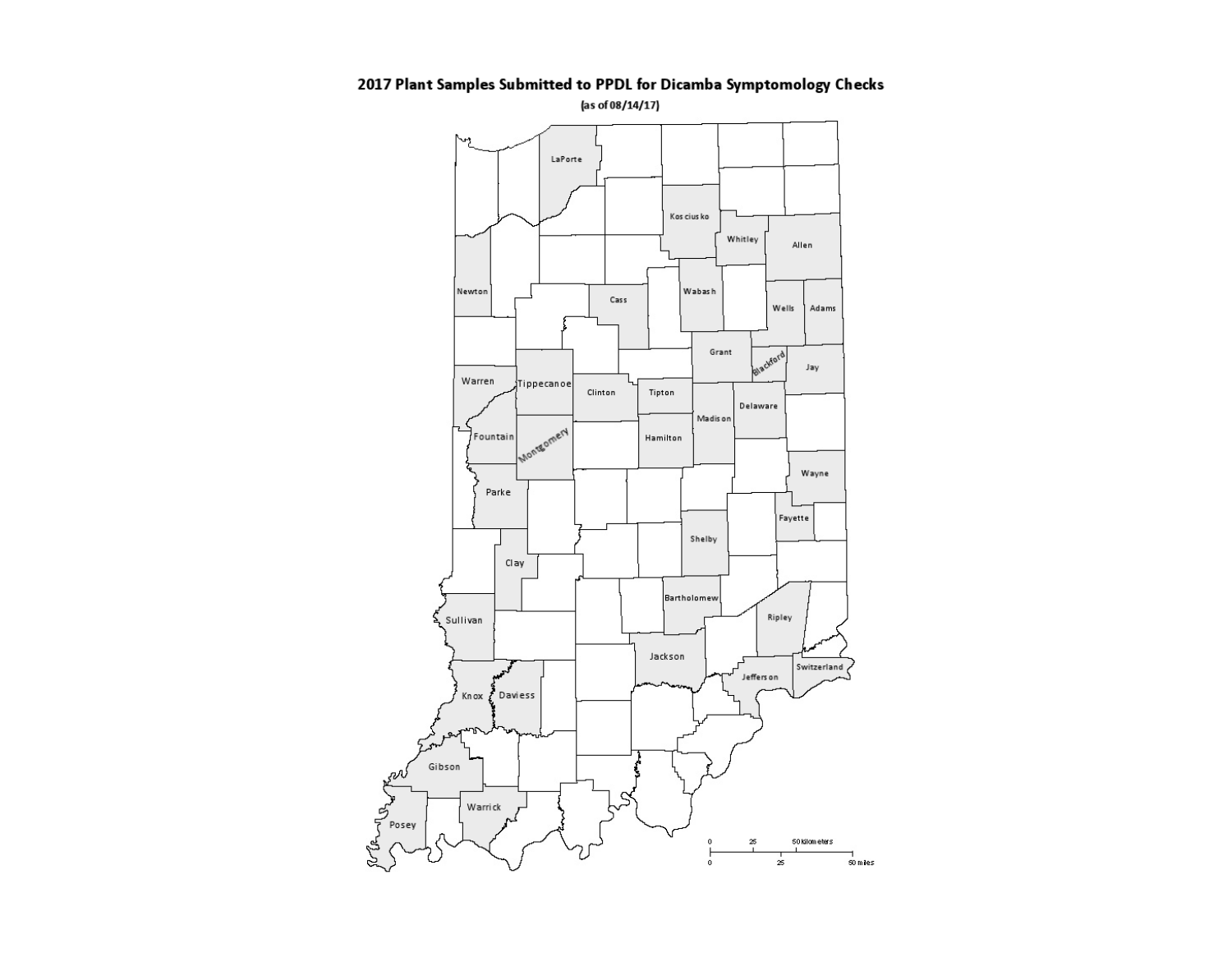#### 2017 Investigation Objectives

- Were symptoms caused by dicamba or something else?
- Who was the source of the dicamba exposure?
- Was new or old formulation dicamba used?
- Was off‐target exposure from drift, run‐off, sprayer contamination, temperature inversion, volatilization, legal use or "off‐label" use?
- If misuse, what parts of the label were violated?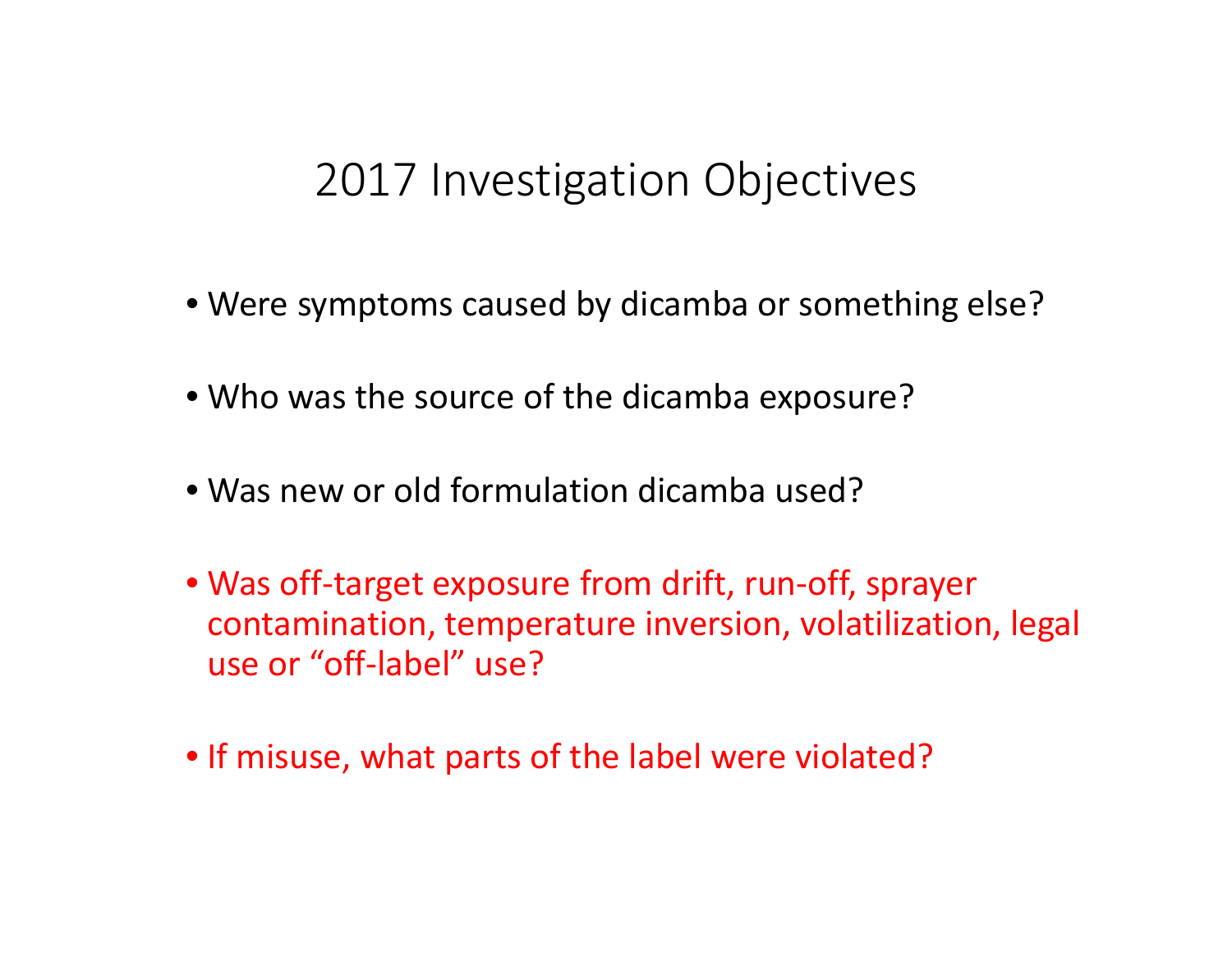#### 2017 Compliance & Enforcement

- *"The Indiana Pesticide Review Board has urged OISC to apply the most stringent penalties available for violators whose actions might jeopardize the successful introduction of this new much‐needed weed management option."*
- •• Failure to visit web sites or Drift Watch usually get warnings.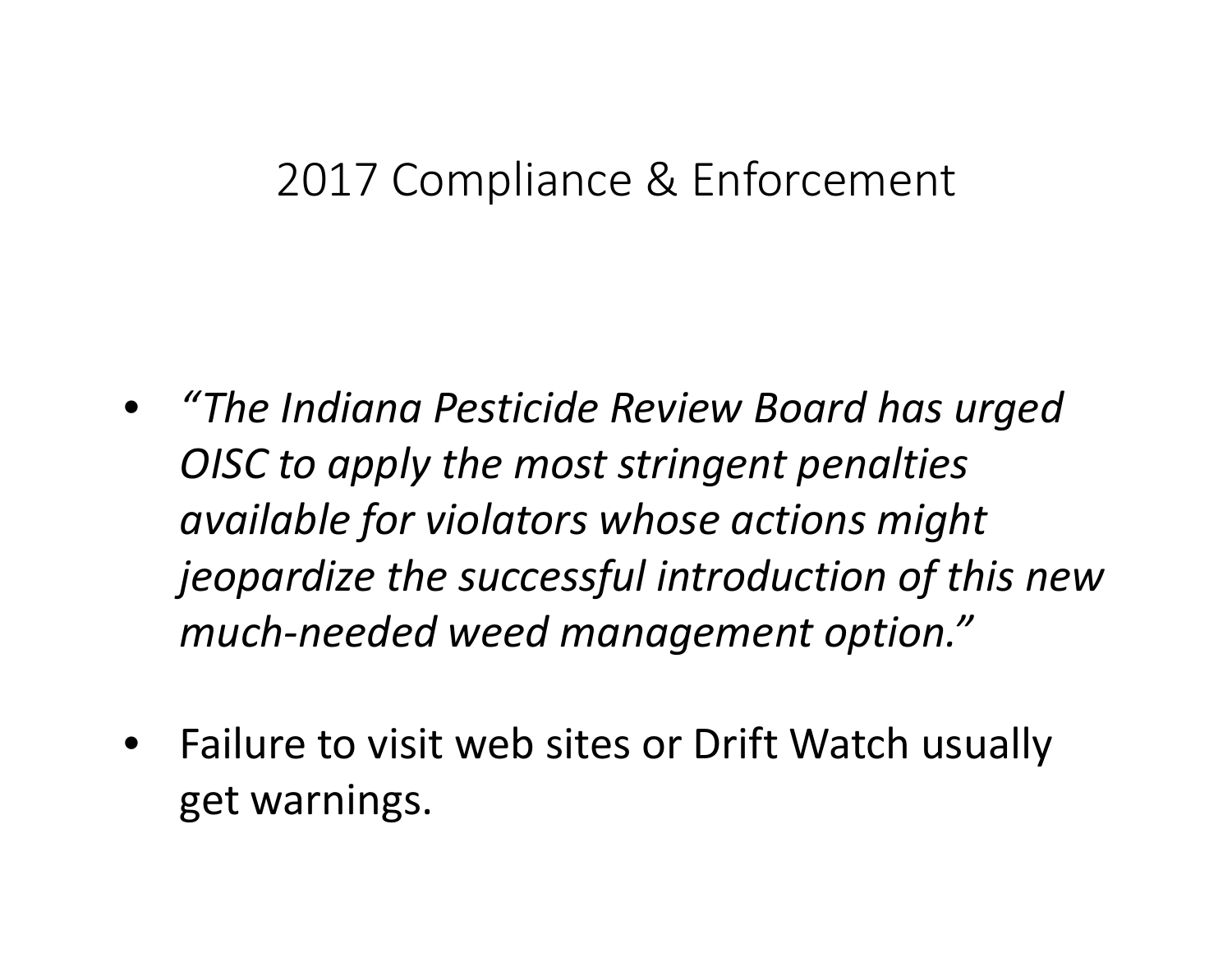#### What 2017 Investigations To Date Suggest

- •Dicamba is unstable & short‐lived in environment.
- 2017 dicamba labels were very difficult to comply with 100% *(threading the needle).*
- •Determining particle drift vs. volatility or other off‐ target movement with scientific certainty is **EXTREMELY** difficult in investigation process.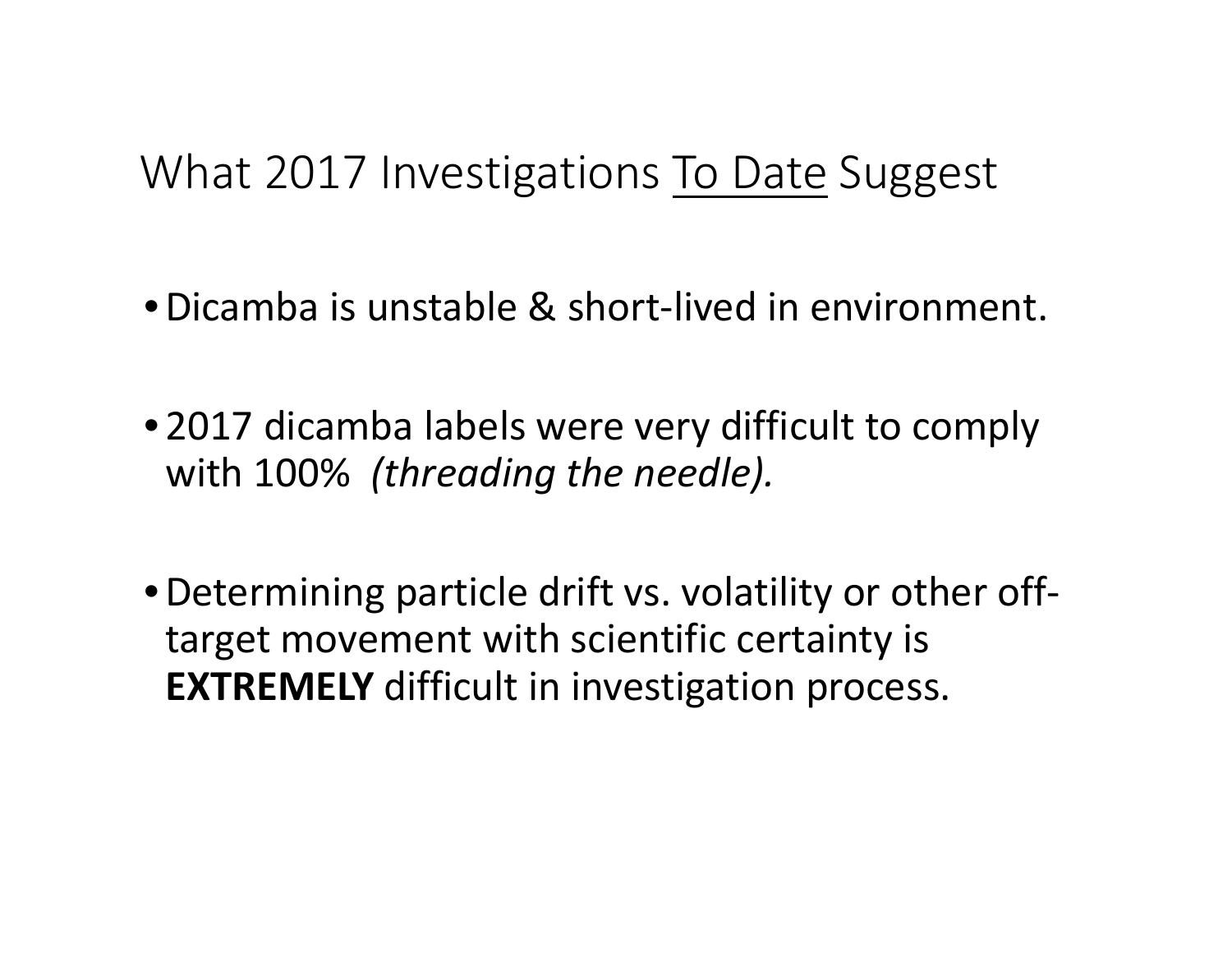#### 2017 Investigation Details

•Total drift complaint investigations…257

•Dicamba drift complaint investigations…129

•Dicamba investigations processed to date…15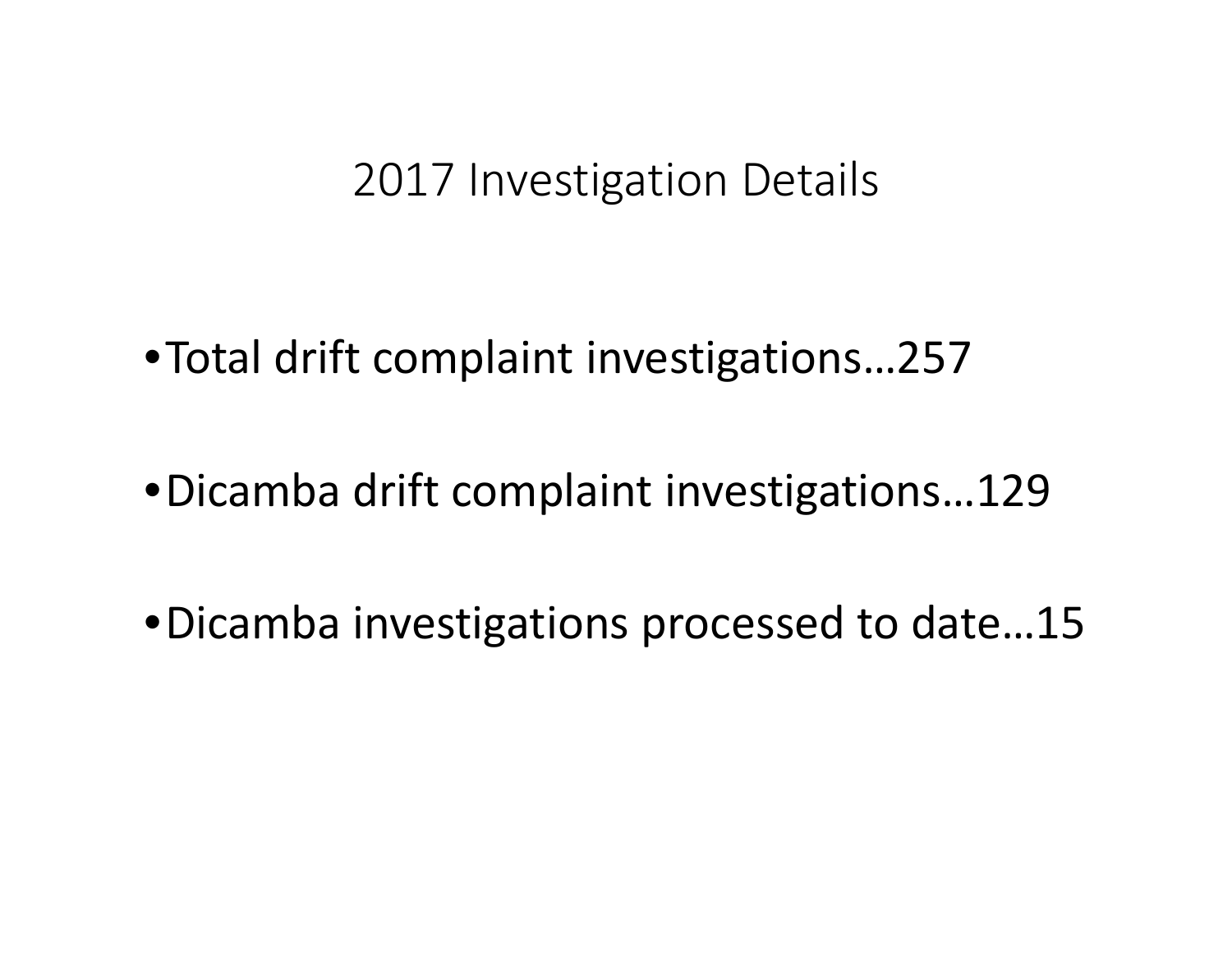Applicators Involved

•Certified commercial applicators…5

- •Certified private applicators…10
- •Non‐certified applicator…0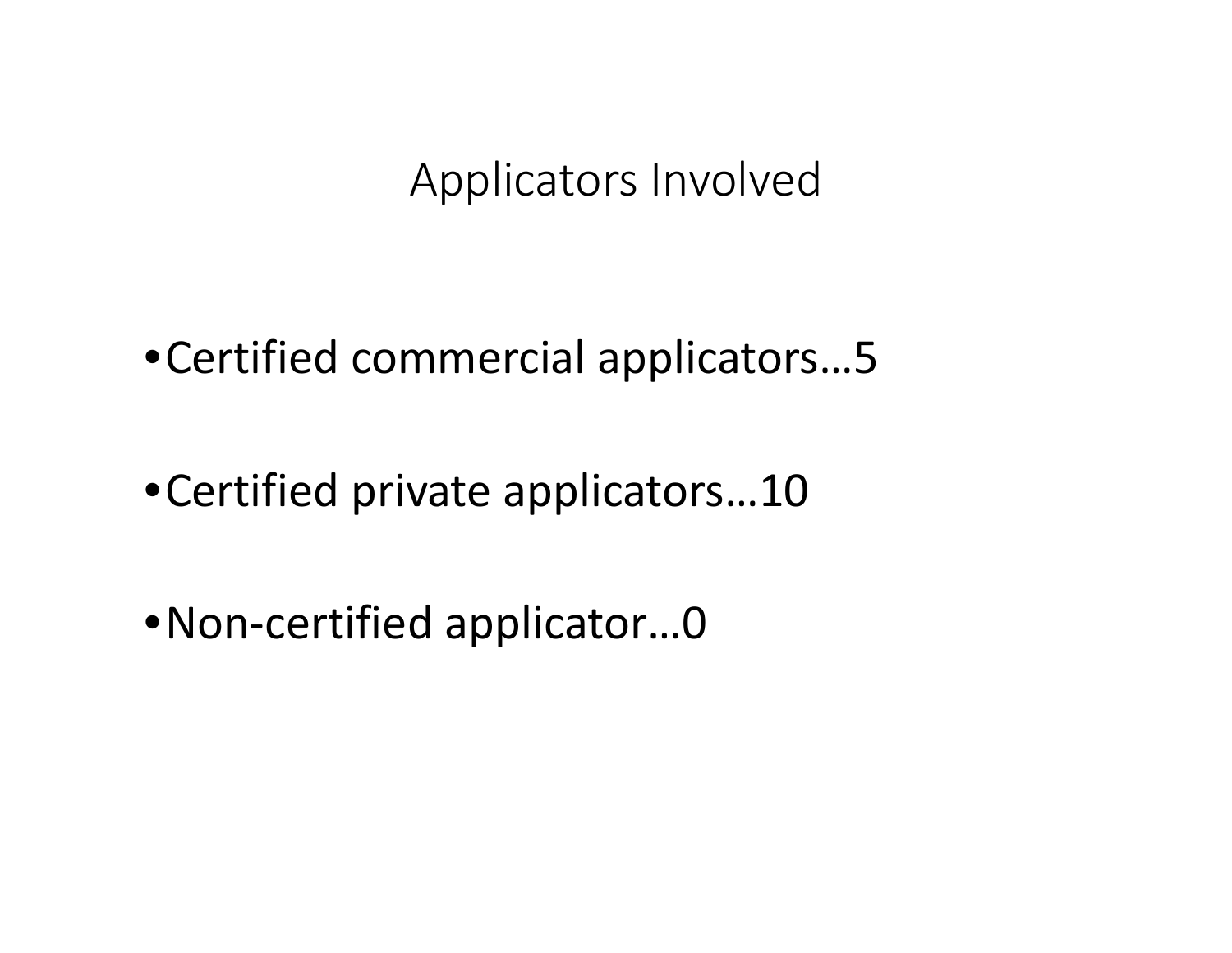#### Products Applied

- •Engenia…3
- •FeXapan…3
- •Xtendimax…8
- •Glory (old formulation)…1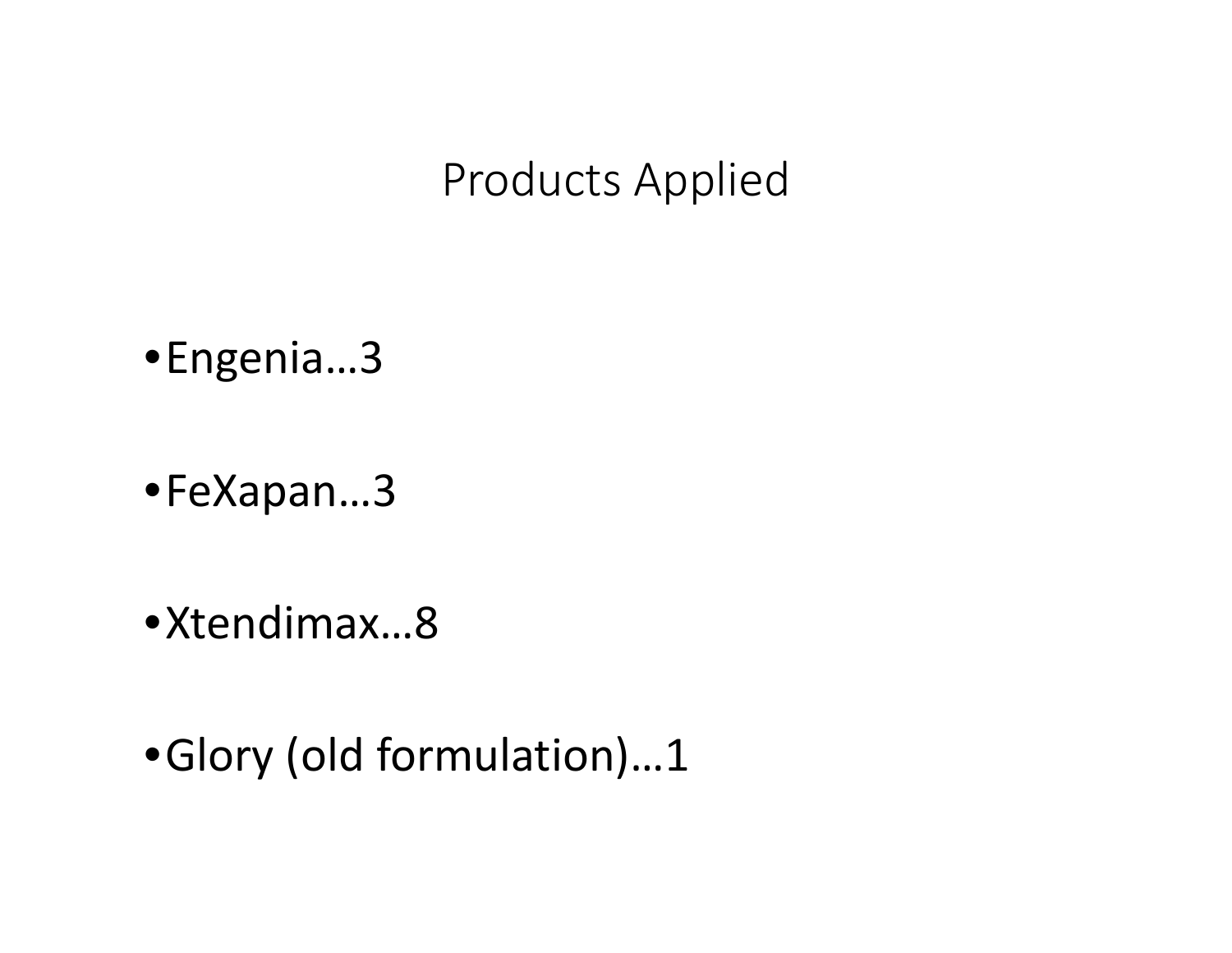#### Target Crop/Site

# •Soybean…14

•Corn…1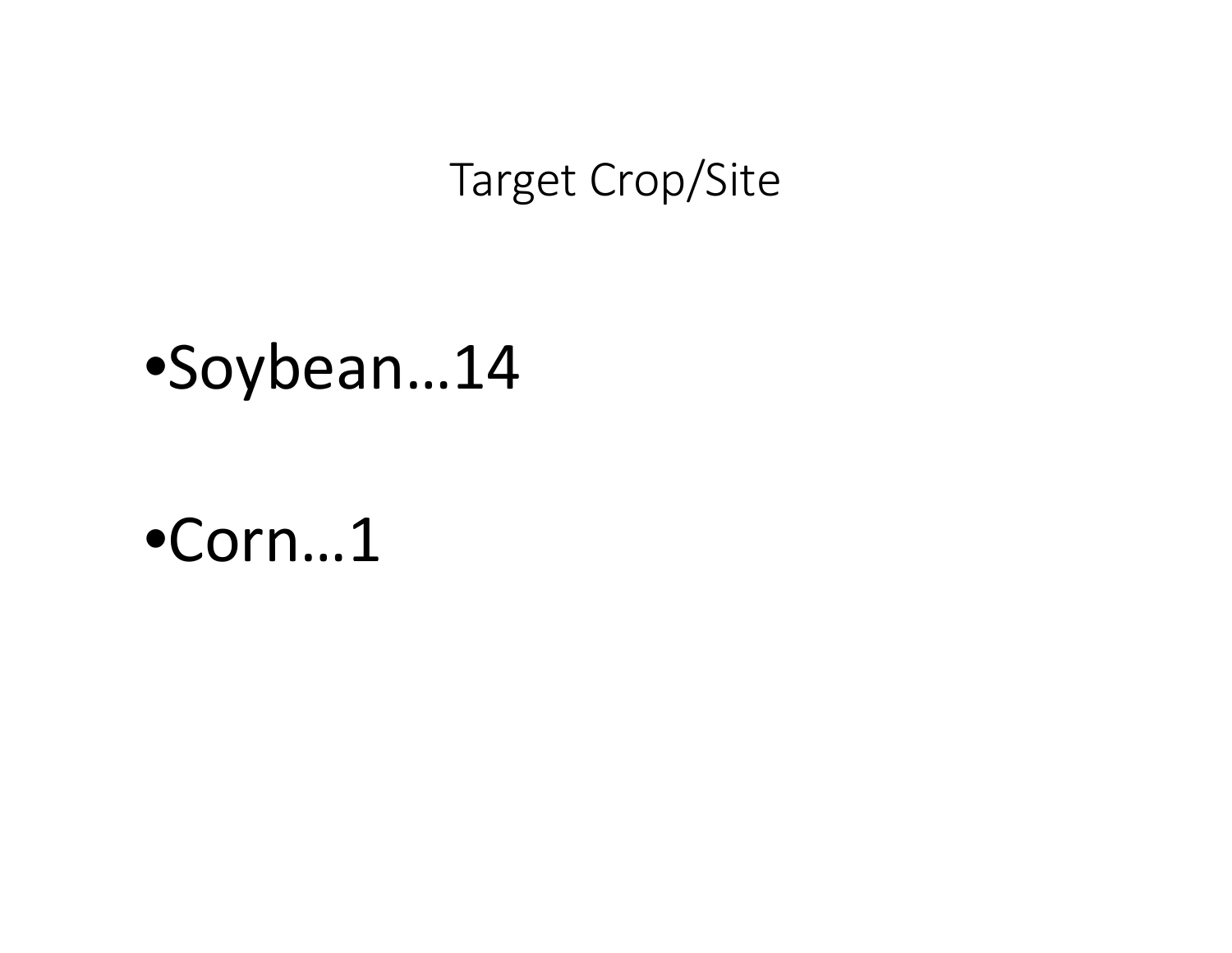Off‐Target Exposure Crop/Site

## •Non‐DT soybeans…14

•Ornamentals…1

•Person…1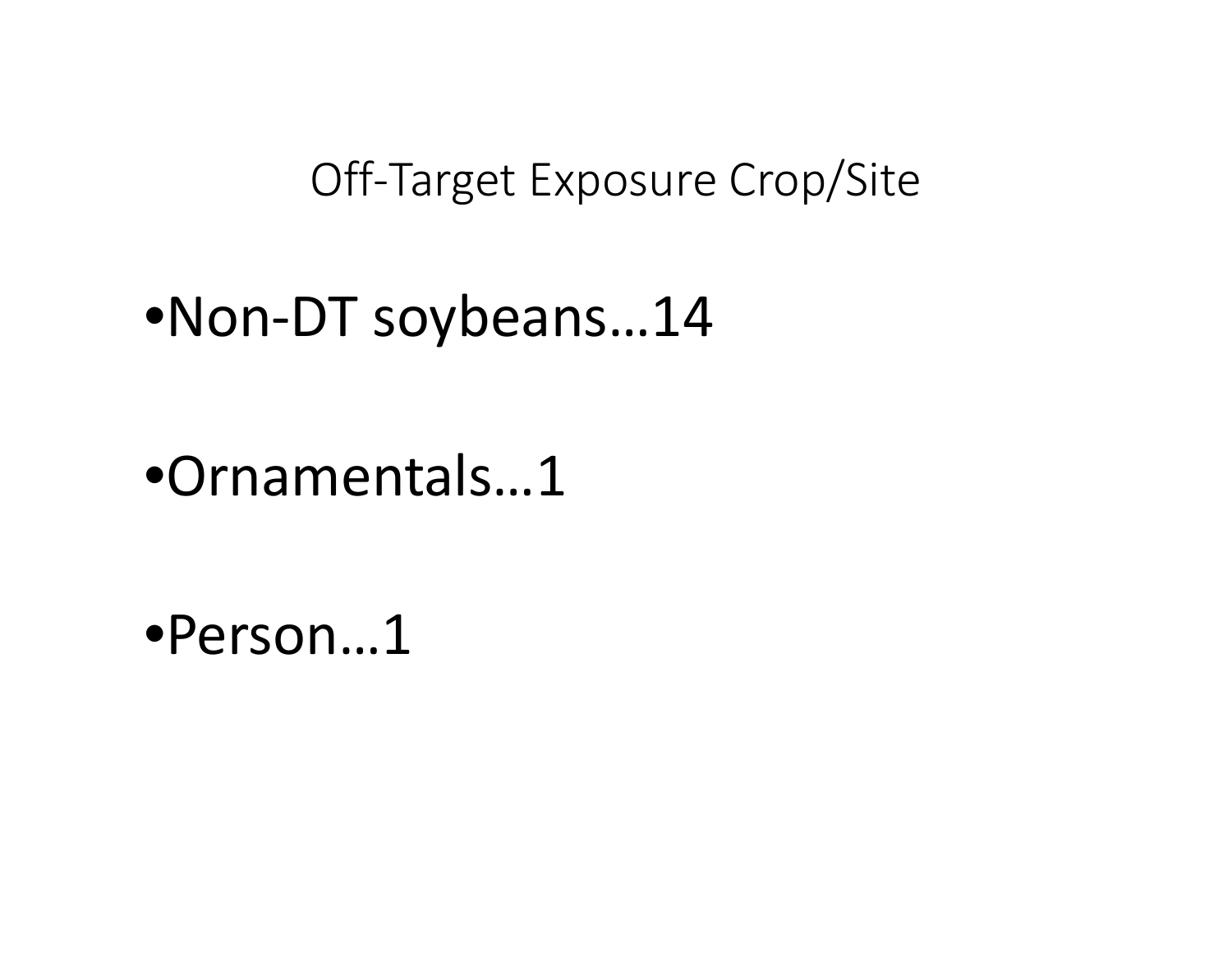#### Route of Off‐Target Exposure

- Direct particle drift…3
- Volatilization…0
- Runoff…0
- Blown dust particles…0
- Tank contamination…0
- Unknown or undeterminable…12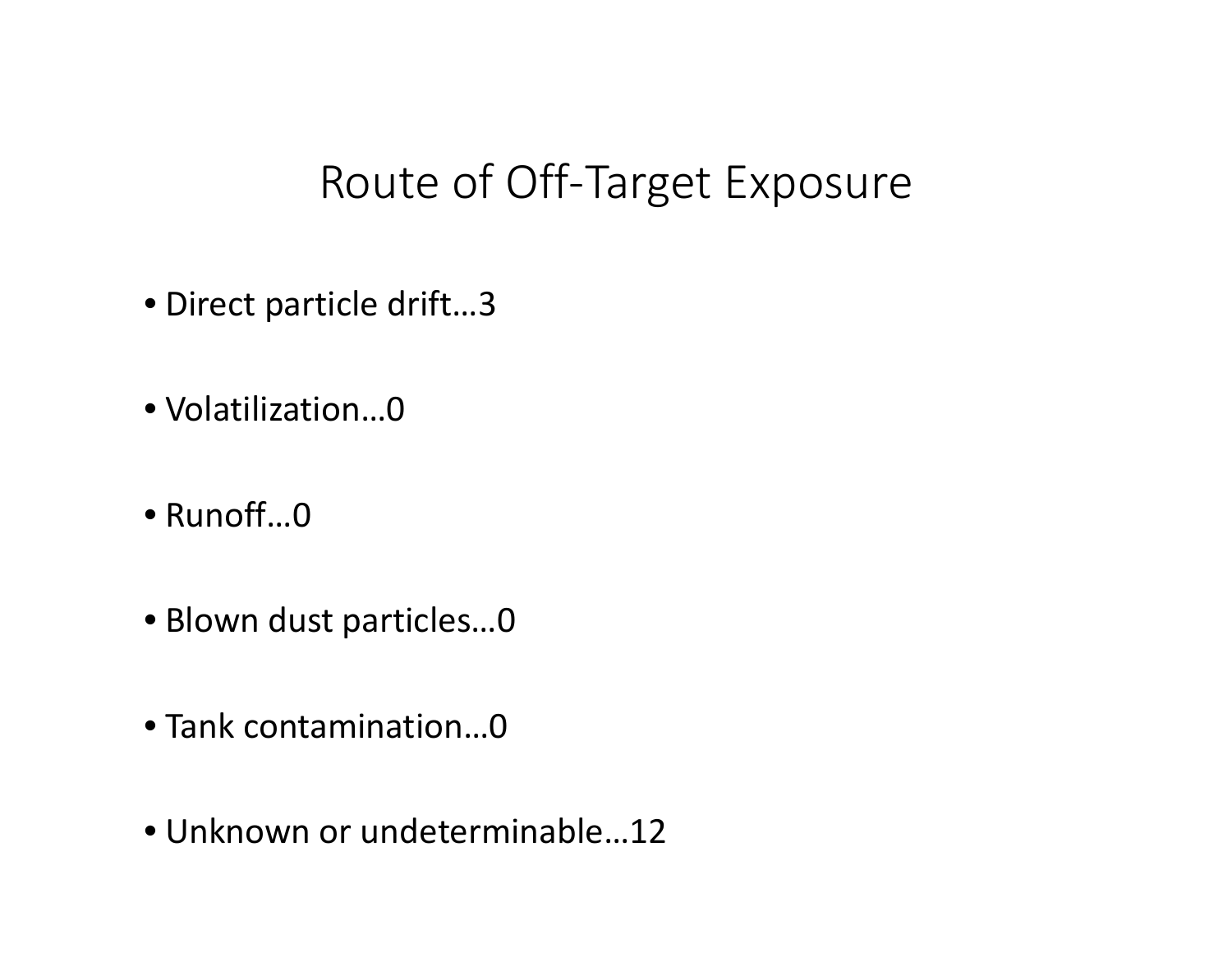#### Documented Violations

- Total violative cases…15/15
- Wind blowing toward adjacent sensitive crops…9
- Failed to maintain <sup>a</sup> 110' buffer..2
- Wind less than 3 mph…2
- Wind (or gusts) greater than 15 mph…1
- Rain in forecast within 4 hours (Engenia) or 24 hours…1
- Did not visit Drift Watch…7
- Did not visit registrant web site…5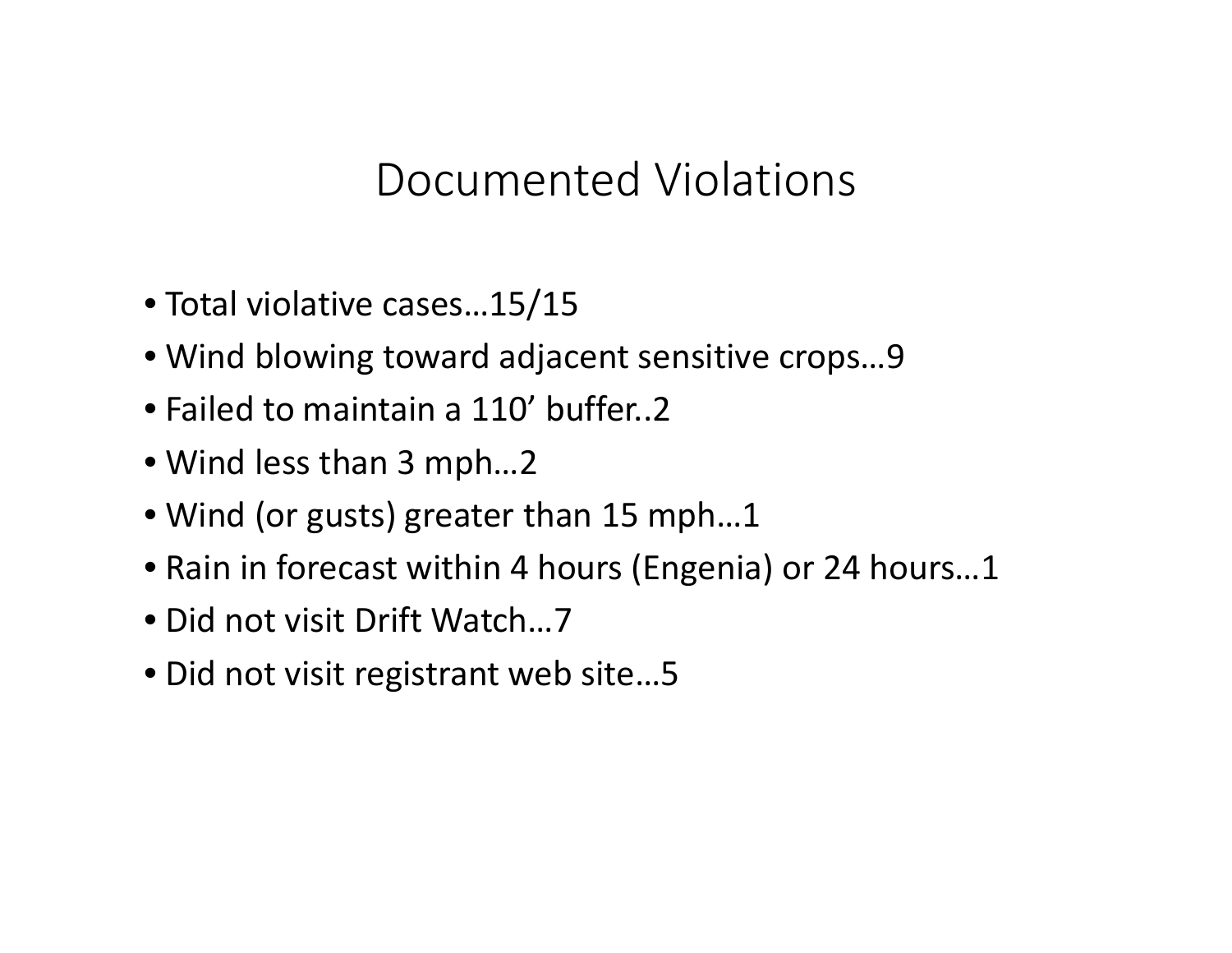#### 2018 Label Requirements

- RUP classification of Engenia, FeXapan, & Xtendimax.
- State or registrant-required training for all users.
	- Old formulations…recommended
- State‐required training thru CCH & PARP programs.
	- No registrant training
	- No training reciprocity with other states that accept registrant training
- Coordinate with PPP & CES (Industry?)…train‐the‐trainer.
- Outreach to both applicators & dealers.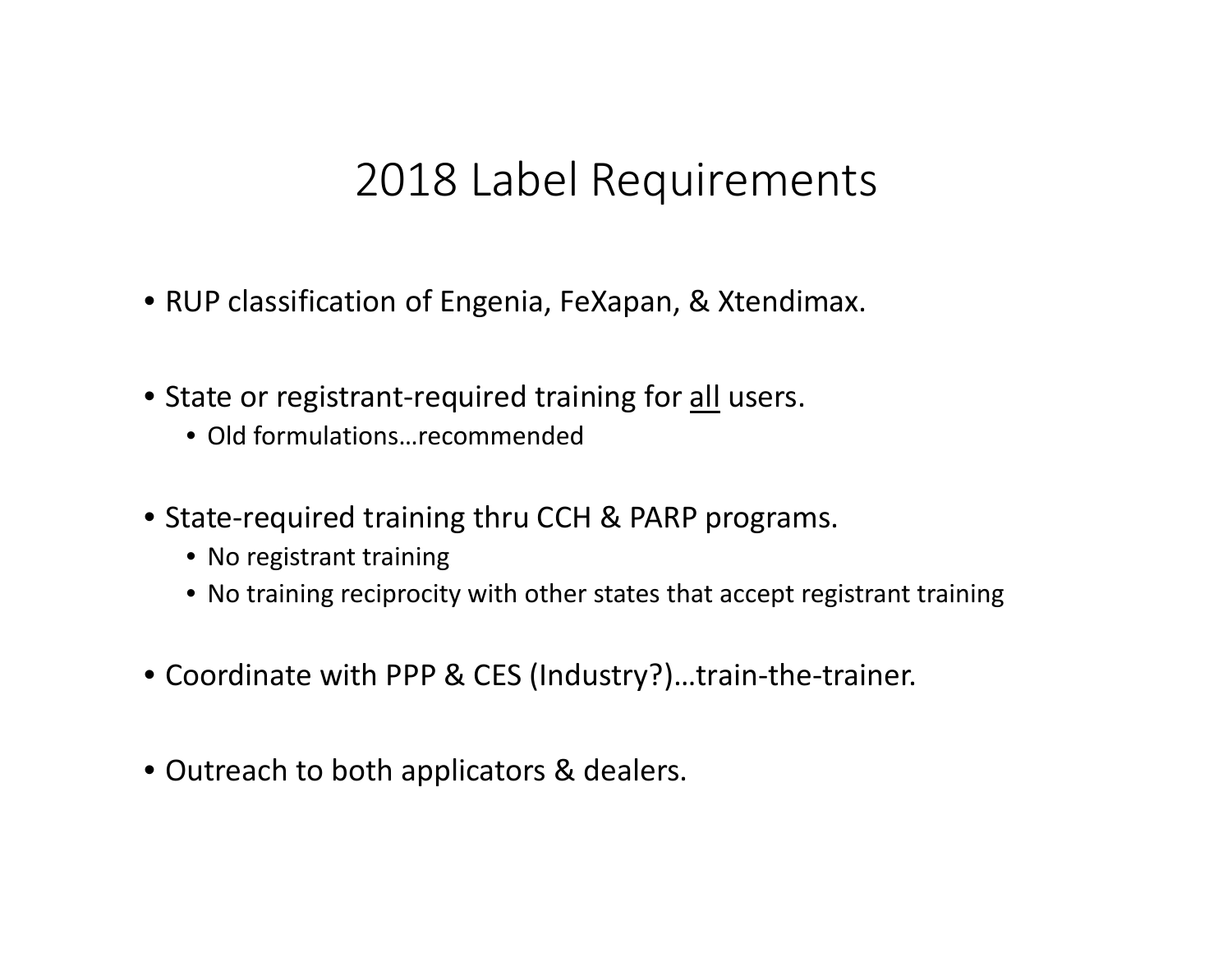### Label Required Record Keeping (pre application)

- •Name & license # of applicator
- •RT, if not certified
- •Documentation of dicamba training
- •Date visited Drift Watch
- •Date surveyed field for sensitive crops
- •Date visited web site
- •Receipt of dicamba purchase
- •Date sprayer cleaned out before adding dicamba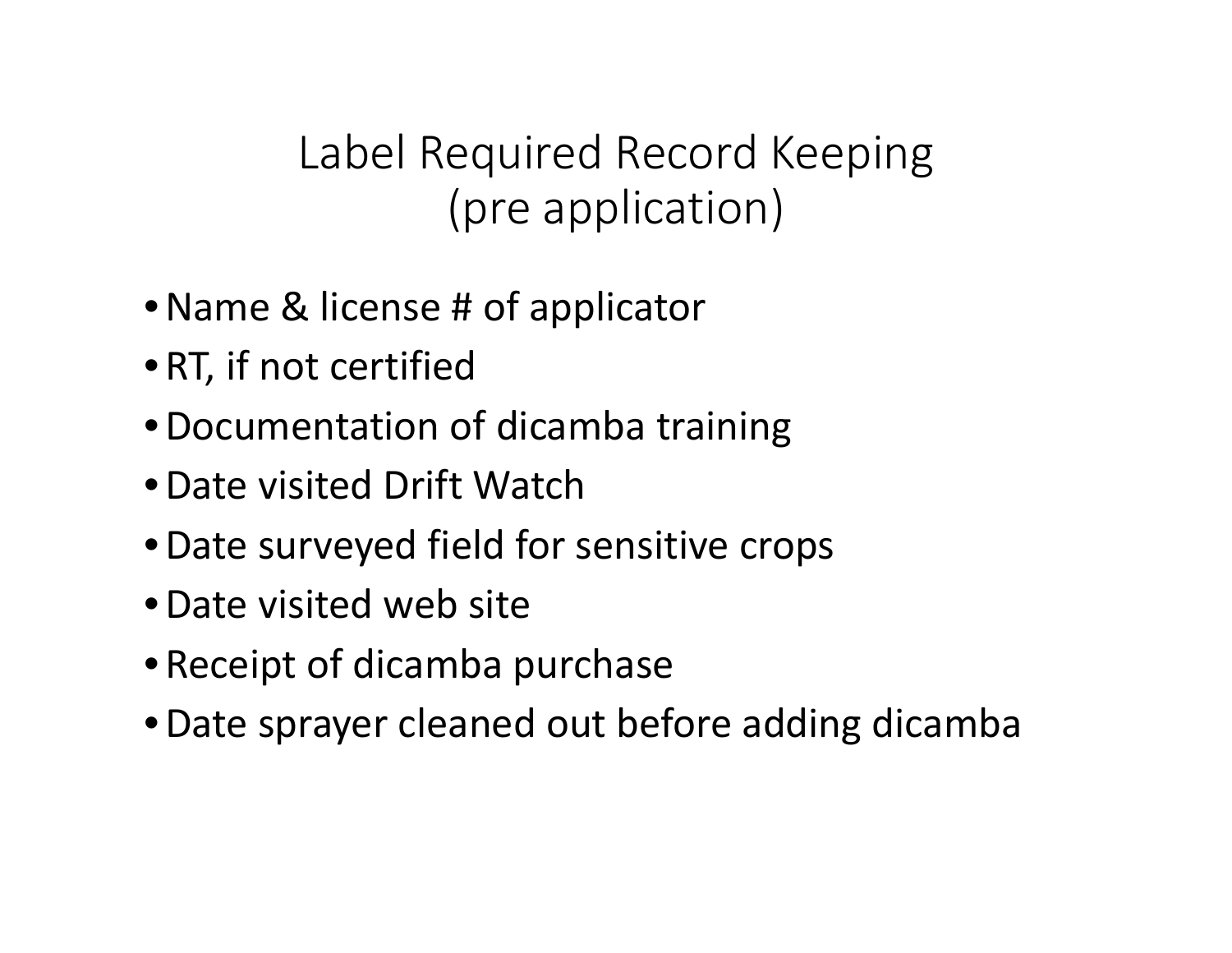Label Required Record Keeping (application)

- Target field location
- Target crop
- Size of treated field
- •All pesticides & EPA Reg. #s applied
- Pre or post emergent application
- •Nozzles & pressure
- •All adjuvant trade names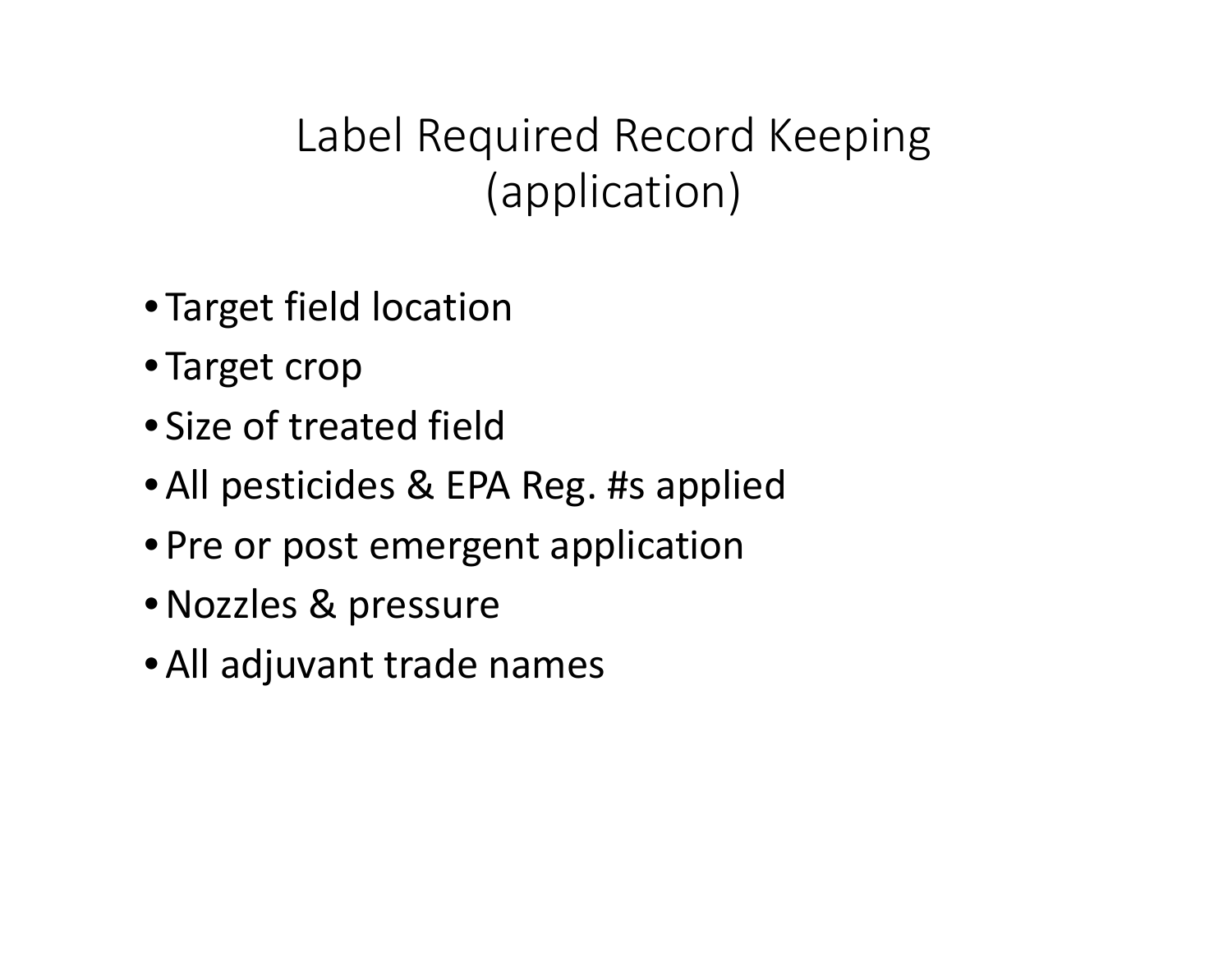### Label Required Record Keeping (weather conditions)

- Date of application
- Start & finish times
- Start & finish temperature
- Start & finish wind speeds
- Start & finish wind direction
- Method used to record weather data
- Date sprayer cleaned out after application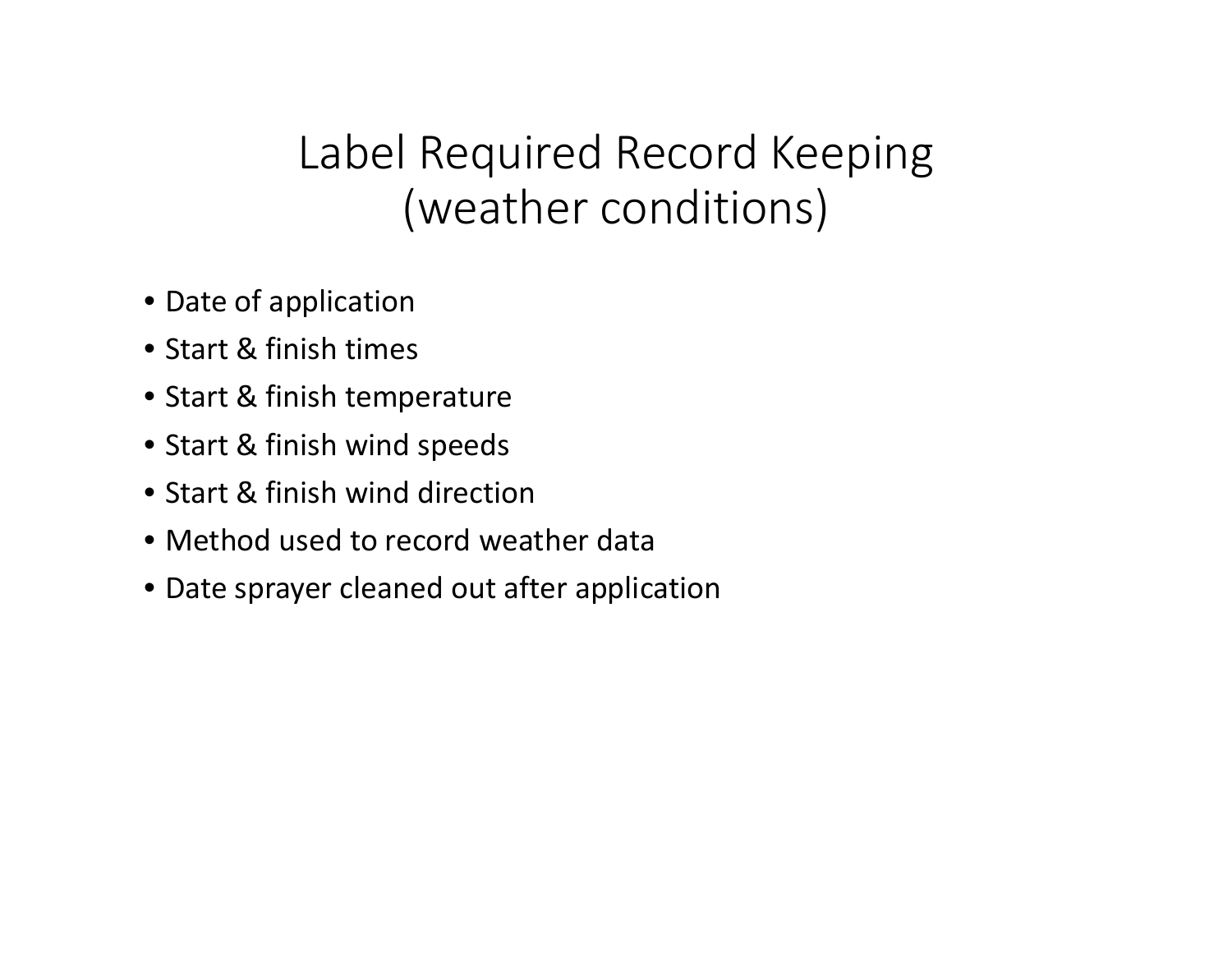### Label Drift Prohibitions

**"DO NOT** allow herbicide to drip, drift, or splash onto desirable vegetation because severe injury or destruction to desirable broadleaf plants could result."

- •Includes drift & application during inversion
- •Not volatility, runoff, or on dust particles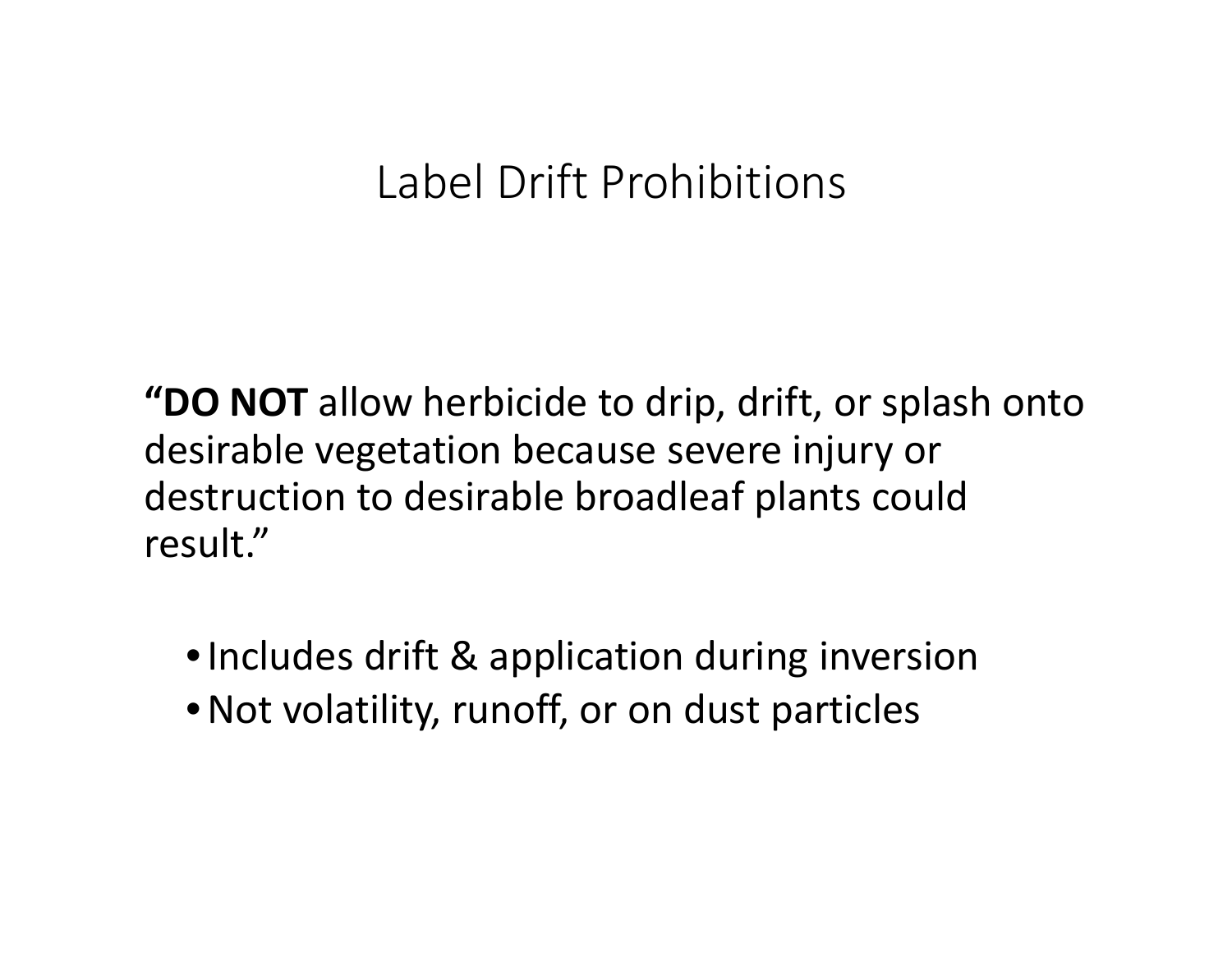#### No Spray Situations

**"DO NOT** apply when wind is blowing in the direction of <u>neighboring sensitive crops (see list).</u>"

**"DO NOT APPLY** this product when the wind is blowing toward adjacent non-dicamba tolerant susceptible crops; this includes **NON‐DICAMBA TOLERANT SOYBEAN AND COTTON** (see list)**."**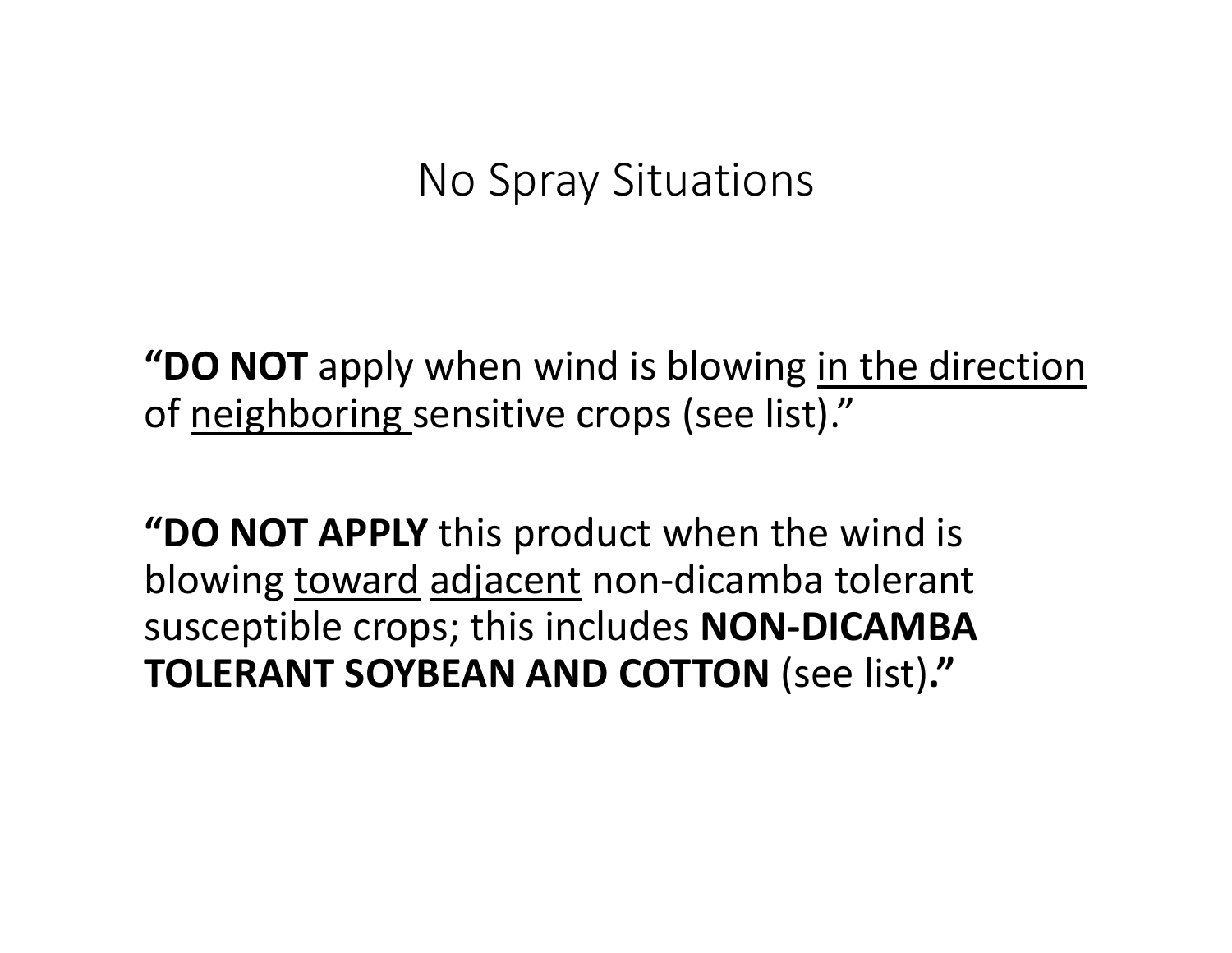#### Key Terms Needing Definitions

#### • **In the direction/toward…**

• Will include up to 180 degrees of wind direction

#### • **Neighboring/adjacent…**

• Will include both immediately adjacent (touching) & separated by county roads, state roads, lanes, drives, less than field width vegetation strips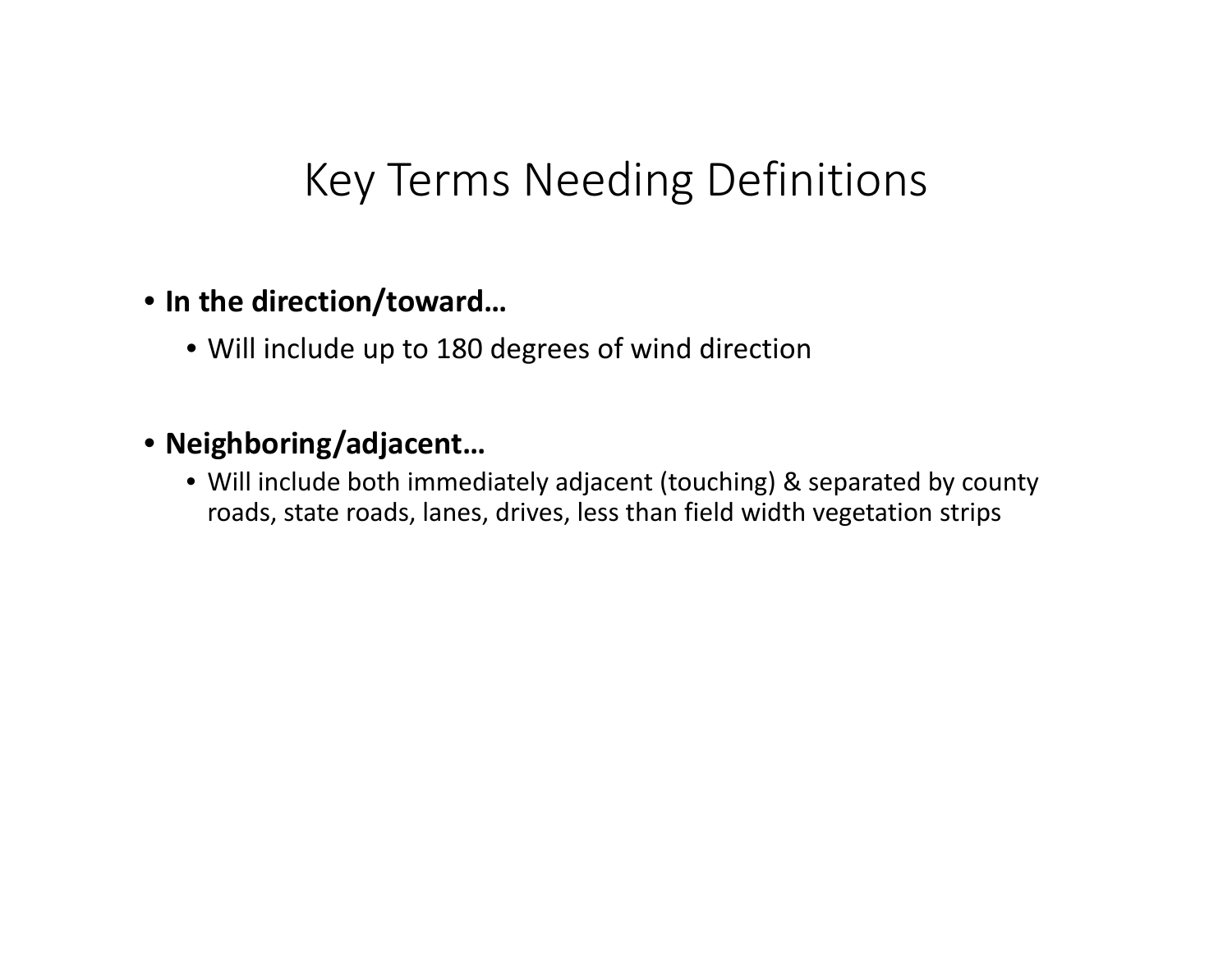#### Buffer Requirements

- **"Maintain <sup>a</sup> 110 foot buffer** when applying this product from the downwind outer edges of the field, less the distance of any of the adjacent areas specified below."
- "The applicator **must always maintain** <sup>a</sup> 110 (or 220) foot downwind buffer between the last treated row and the nearest downwind field edge (in the direction the wind is blowing)."
- <u>ALL</u> applications of these products will require a downwind buffer.
- The real question is whether the buffer is calculated from entirely within the target field, partially within the target field, or entirely from neighboring property?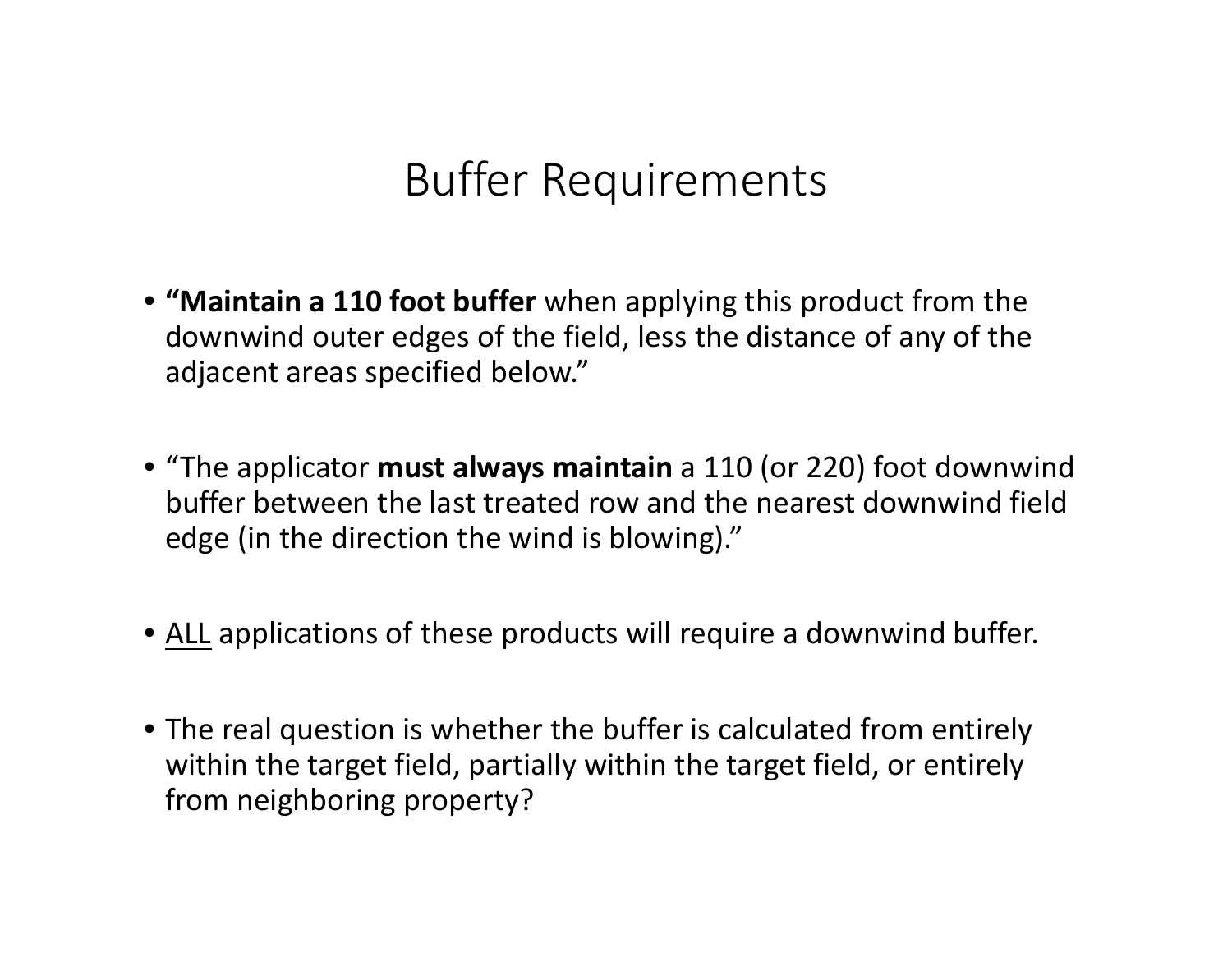#### Buffer Calculations

The buffer must be maintained/calculated from within the target field except when it comes out of the following:

- 1. Planted ag fields containing corn, DT soybeans, sorghum, proso millet, small grains, & sugar cane.
- 2. Ag fields prepared for planting.
- 3. Areas covered by enclosed man‐made structures.
- 4. Roads, paved or gravel surfaces *(not practical if vegetative shoulders).*